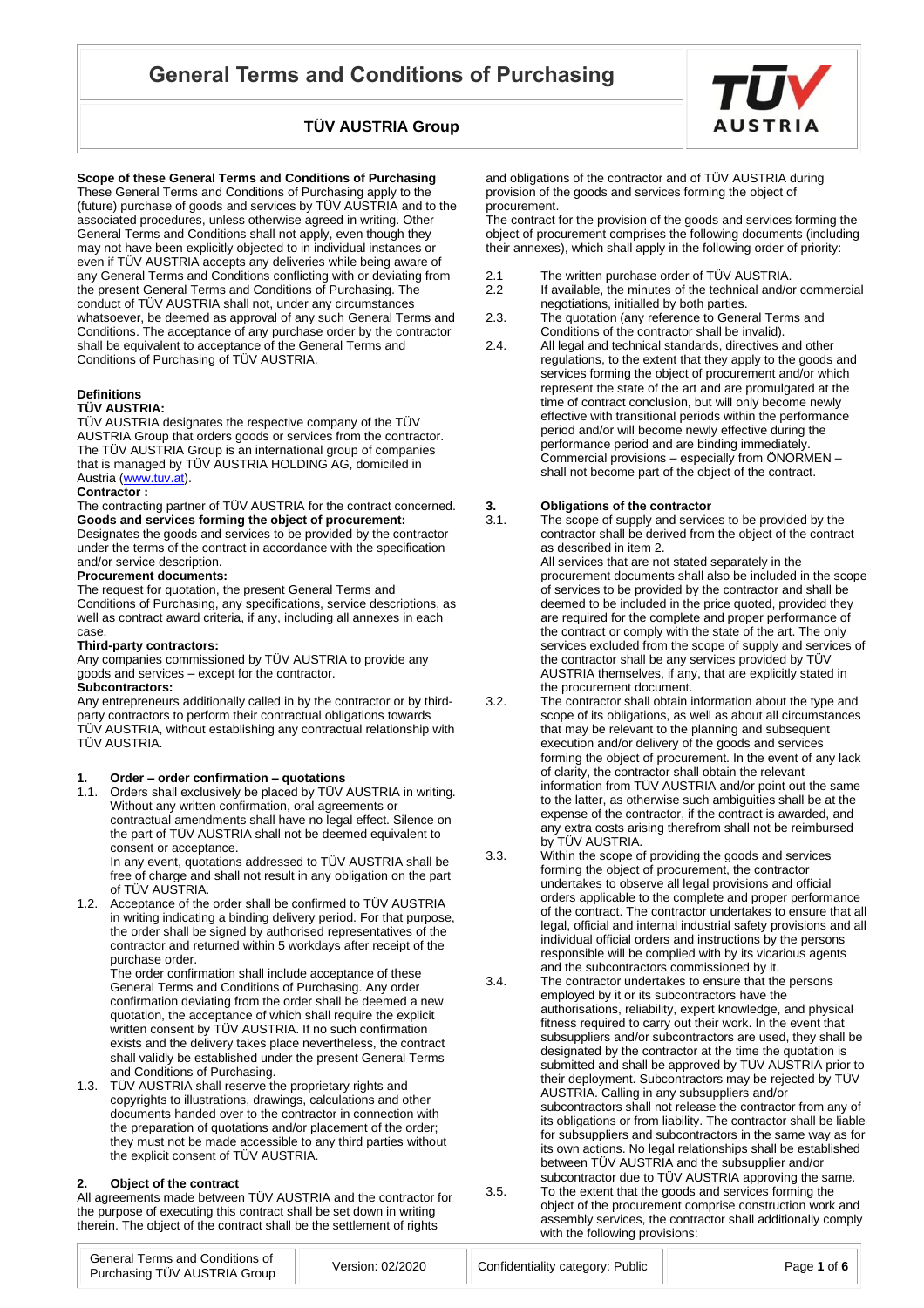- a) The relevant working time shall be based on a working week of 40 hours. Daily working hours shall be separately agreed.
- Overtime, hours worked at night, on Sundays and public holidays shall only be remunerated if they are ordered by TÜV AUSTRIA prior to execution of the work, and if they are not worked by the contractor to make up for any delays that the contractor is itself responsible for.
- c) Any holidays that are not public holidays shall be considered as workdays. Any approval required from the competent supervisory authority for working overtime, working at night, on Sundays and public holidays shall be obtained by the contractor.
- d) The types of work defined in the relevant collective bargaining agreements for Austrian workers and salaried employees, as applicable in each case, or in any equivalent agreement shall be considered as work under very difficult conditions. The percentages stated there shall be the maximum that will be remunerated.
- Unless any unit prices are agreed, invoicing shall be subject to the following provisions: Only those hours of travel shall be accepted as such by TÜV AUSTRIA that are required to get from the location of the company concerned to the place of assembly using a convenient flight, train or road connection. For assembly personnel, travel expenses shall be reimbursed as actually incurred, against receipt (invoice, ticket etc.) without surcharge. As regards the reimbursement of travel expenses, the relevant collective bargaining agreements for workers and salaried employees in Austria or any equivalent agreement shall apply. If the parties agree on travelling by car, the official mileage allowance shall be paid.
- f) Unless determined in the contract, assembly shall start as agreed between the responsible manager of TÜV AUSTRIA and the contractor.
- g) The proposed representative of the contractor shall be notified to TÜV AUSTRIA in writing prior to commencement of the works and must be permanently available during working hours.
- h) The contractor shall ensure that the key personnel does not change, if possible. Key personnel shall include the project manager, the site supervisor, as well as any persons additionally identified as key persons. The contractor shall replace any key personnel upon the justified request by TÜV AUSTRIA.

# **4.** Delivery period<br>4.1. The delivery period

- The delivery period stated in the purchase order shall be binding.
- 4.2. The contractor shall be obliged to notify TÜV AUSTRIA immediately, if circumstances occur, or are identified by it, due to which the required delivery period cannot be met. In the event that any delivery dates or performance deadlines set down in writing are exceeded, no increase of either wages or material prices shall be reimbursed for any works carried out after the relevant deadline.
- 4.3. In the event of a default in delivery, TÜV AUSTRIA shall be entitled to the claims stipulated under the law. After unsuccessful expiry of a reasonable period, TÜV AUSTRIA shall be entitled in particular to withdraw from the contract and to claim damages instead of performance. Any damages paid in this respect shall be due to TÜV AUSTRIA in full. In case of late delivery or short delivery, TÜV AUSTRIA shall be entitled to make a replacement purchase from any third party at the expense of the contractor.
- 4.4. If TÜV AUSTRIA is to blame for the delays, the schedule shall basically continue to apply until any new schedule has been mutually agreed.

#### **5. Deadlines and contractual penalty**

If a contractual penalty was agreed for delayed delivery, the following provisions shall apply:

- 5.1. The timeliness of any delivery/service shall be subject to the receipt of the complete delivery/service at the place of performance. Contractual penalties shall also apply in the event of merely partial deliveries/services.
- 5.2. If the agreed deadlines or dates are exceeded, the contractor shall be in default without further notice and shall be liable to pay to TÜV AUSTRIA a contractual penalty, regardless of fault or negligence, of 1% of the total order value for every week or part thereof and for each date or deadline so exceeded that was previously agreed to be subject to said penalty, however not more than 10% of the total order value overall. If any dates or deadlines are postponed with the consent of TUV AUSTRIA, such new dates or deadlines shall accordingly be deemed to be the new dates/deadlines subject to contractual penalties.
- 5.3. TÜV AUSTRIA explicitly reserves to claim any damages beyond the "no-fault" contractual penalty.
- 5.4. To the extent that a contractual penalty for delayed delivery was agreed, it shall also be due if the delayed delivery was accepted without reservations.
- 5.5. Any compensation claims shall not be excluded due to acceptance of delayed delivery.

# **6.** Place of performance and dispatch<br>**6.1.** Unless explicitly agreed otherwise in v

- Unless explicitly agreed otherwise in writing, the place of performance for the goods and services forming the object of procurement shall be the place defined in the respective contract.
- 6.2. The place of performance for payment shall be the business address of TÜV AUSTRIA as stated in the purchase order.
- 6.3. Unless explicitly agreed otherwise in writing, the contractor shall be obliged to deliver the goods carriage and duty paid. The risk of accidental loss and accidental deterioration of the delivery item shall be borne by the contractor until handover at the place of receipt in any case, regardless of whether delivery was agreed carriage paid or not.

The cost of any transport insurance shall be borne by the contractor.

- 6.4. Basically only the delivery of the total quantity shall be considered as timely delivery. Partial deliveries, to the extent admissible and agreed, must be designated as such.
- 6.5. The contractor shall design the packaging in such a way that the integrity of the goods is ensured. Environmentally friendly packaging materials shall be preferred in this respect.

To the extent that the contractor is obliged under the packaging ordinance to take back the packaging used, it shall bear the cost of return transport and of recycling.

6.6. The order number and the order item number shall be indicated on all documents (invoice, delivery note, order confirmation ...). If the order number and/or order item number are missing on the invoice, it shall not be released for payment, and any further processing of the invoice will stop.

> Any delays resulting from inaccurately addressed, erroneously submitted or incomplete documents shall automatically extend the terms of payment.

The term of payment shall commence only upon receipt of an invoice that meets the above-stated requirements. Invoices must be sent exclusively in electronic form to the e-mail address indicated in the purchase order form. Each invoice item number must be assigned unambiguously to an order item number, otherwise the invoice will be returned unchecked.

If delivery is carried out by a company other than the contractor, such company shall equally be instructed to indicate the order number.

6.7. Any delays in delivery to be expected shall be notified by the contractor without delay.

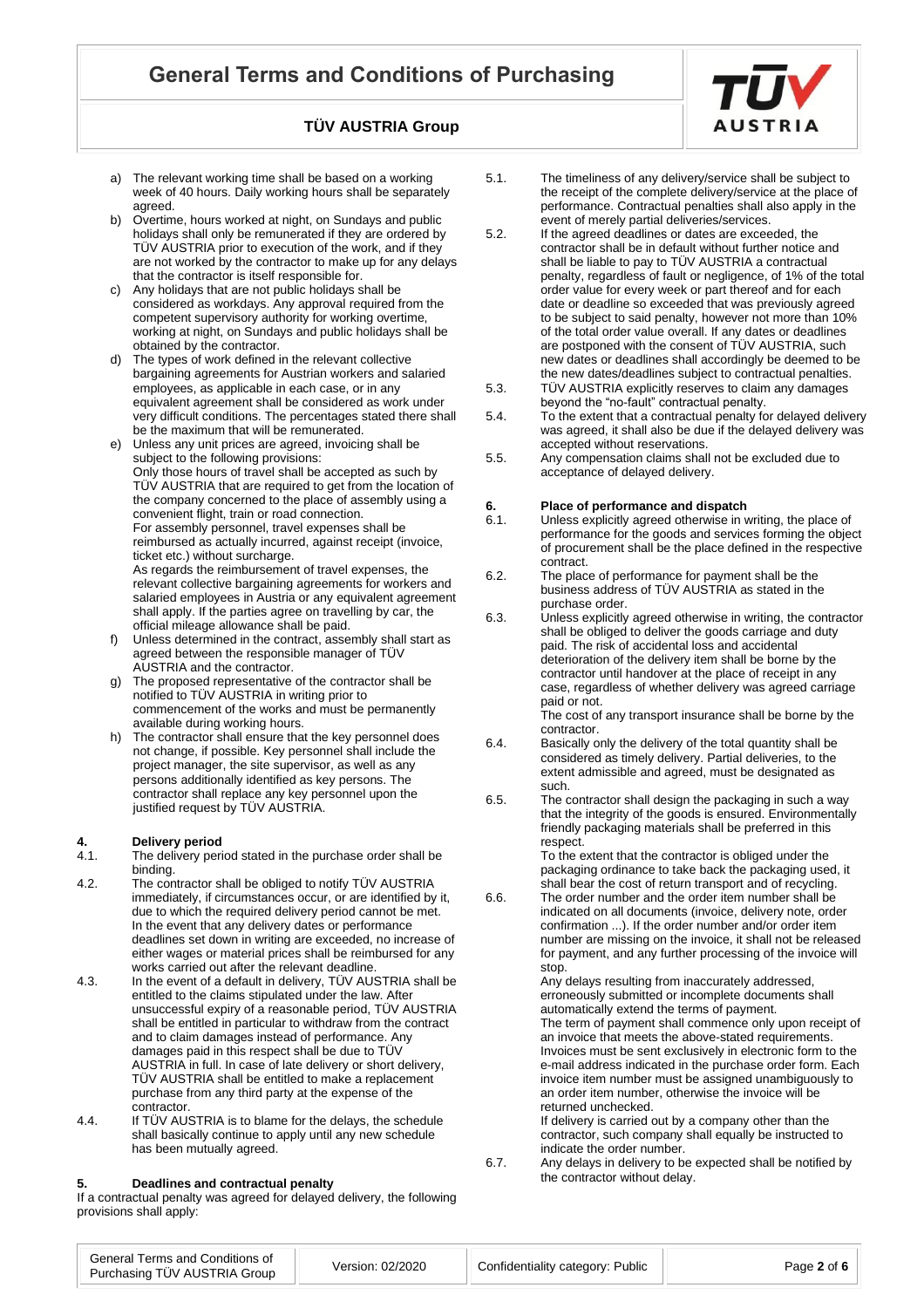

- TÜV AUSTRIA may request any changes to the goods and services forming the object of procurement even after conclusion of the contract. The contractor shall be obliged to notify the resulting effects in terms of deadlines, costs, third-party contractors etc. Said effects must be calculated and disclosed by the contractor in a comprehensible manner. Revised quotations shall be prepared on the basis of the original calculation of the main order. The calculation for the revised quotation shall be disclosed in particular if package prices had originally been agreed. Execution of the works shall only commence after TÜV AUSTRIA has placed the order. The same shall apply to additional works not included in the original order, but which TÜV AUSTRIA wants to be carried out.
- 7.2. If TÜV AUSTRIA requests any deferrals of service provision, without the contractor being to blame therefore, new binding deadlines shall be defined by mutual agreement, otherwise the originally agreed dates shall remain unchanged.

# **8. Remuneration of the contractor – payment terms**

- Unless otherwise agreed, all quotations submitted to TÜV AUSTRIA shall be free of charge. Moreover, the contractor shall warrant the accuracy of its quotation. If, however, the time and effort is less than calculated, TÜV AUSTRIA shall only have to remunerate the actual time and effort incurred.
- 8.2. Unless otherwise agreed, any services shall only be remunerated after completion of service provision. If partial payments are agreed between the contracting parties, such partial payments shall only be effected after the partial delivery/service concerned has been provided in full.
- 8.3. The prices are fixed prices and shall not change until complete performance of the order.
- 8.4. Any changes whatsoever of the basis of calculation shall not affect the price quoted in any way. The possibility to rescind the contract due to error is hereby explicitly excluded.
- 8.5. The prices stated in the order are net prices, statutory VAT shall be added in each case. Unless explicitly agreed otherwise in writing, the agreed prices shall always include delivery in accordance with item 6.
- 8.6. Generally, all business trips that are required for personnel of the contractor within the scope of contract performance, including travel expenses and incidentals, shall be included in the quotation price of the order.
- 8.7. Payment dates shall be mutually agreed between the contracting parties. Unless otherwise agreed, payments shall be effected within 21 days less 3% cash discount or within 30 days net after receipt of an auditable, correct (subject to the same being due) invoice in accordance with the law.
- 8.8 In case of defective delivery, TÜV AUSTRIA shall be entitled to retain payment until proper performance, without losing any rebates, cash discounts or similar reductions.
- 8.9. Payments shall not constitute any acknowledgement of the accuracy of the invoice and/or of the conformity of the delivery or service with the contract, but shall be effected subject to subsequent examination. In particular, all claims of TÜV AUSTRIA towards the contractor under the contract shall remain valid.
- 8.10. TÜV AUSTRIA reserves to withhold 10% of the total order value as interest-free financial retention during the warranty period plus 3 months. Upon request, a free, irrevocable and absolute bank guarantee of any major bank based within the EU region, in the same amount and for the same term, may be provided as well. The amount of the financial retention shall remain unchanged throughout its valid existence. If the warranty period is extended due to any warranty claims being asserted, the term shall be modified accordingly. The bank guarantee shall be

returned upon written request after expiry of the warranty period.

8.11. The contractor shall not be entitled to offset any claims of TÜV AUSTRIA against its own claims, unless such claims were explicitly admitted both on the merits and in terms of amount in writing and with legally binding effect.

# **9. Transfer of ownership and assumption of risk**<br>**9.1.** Upon payment of the total price, less any financial

Upon payment of the total price, less any financial retention as agreed, the title to the goods and services forming the object of procurement shall vest in TÜV AUSTRIA without restrictions.

Any retention of title shall be excluded. The contractor shall represent to TÜV AUSTRIA that no third-party rights exist. If any claims are nevertheless asserted against TÜV AUSTRIA on the basis of such thirdparty rights, the financial retention may be applied.

9.2. Until final transfer of ownership, the contractor shall bear the risk of accidental loss of the goods and services forming the object of procurement.

## **10.** Warranty<br>10.1. The contra

- The contractor warrants that all services/deliveries forming the object of procurement shall be in conformity with the qualities usually expected and the special properties agreed under the contract, especially the state of the art.
- 10.2. If any warranty claims are asserted, the contractor shall provide all services required to detect and eliminate any defects at its own expense. The costs incurred in this respect shall be borne by TÜV AUSTRIA only to the extent that they would also have been incurred in case of the contractor performing the services as specified in the contract. Moreover, TUV AUSTRIA shall be entitled to claim full damages from the contractor. The statutory warranty period shall be agreed.
- 10.3. To the extent that the goods and services forming the object of procurement cannot be used – as provided for in the contract – due to the removal of defects, the warranty period shall be extended by the duration of such interruptions.
- 10.4. TÜV AUSTRIA shall submit any notices of defects within a reasonable period after the defect is revealed. The contractor explicitly waives any objection of delayed notice of defects under section 377 UGB (Austrian business code).
- 10.5. An oral notice of defects shall suffice for timeliness. A written notice of defects and request for improvement after acceptance shall suspend the warranty period until removal of the defects reported in the notice.
- 10.6. Asserting any warranty claims shall not affect any further claims of TÜV AUSTRIA.

## **11. Liability**

- The contractor is liable for any personal injury, property damage and financial loss (including loss of profits) that the contractor or his vicarious agents culpably inflict upon TÜV AUSTRIA and/or their personnel during or on the occasion of providing the goods and services forming the object of procurement. The contractor shall also be liable in case of slight negligence.
- 11.2. The contractor shall indemnify TÜV AUSTRIA in relation to all third-party claims for damages that were caused by it or its vicarious agents.

#### **12. Insurance**

Upon request, the contractor shall, concurrently with submitting the quotation, provide evidence of liability insurance applicable for the period of service provision, indicating the prescribed amounts of cover for personal injury and property damage for each event of loss.

# **13. Ownership of documents – usage rights**

The right of ownership to all papers, documents, drawings etc. prepared or obtained by the C contractor ON during

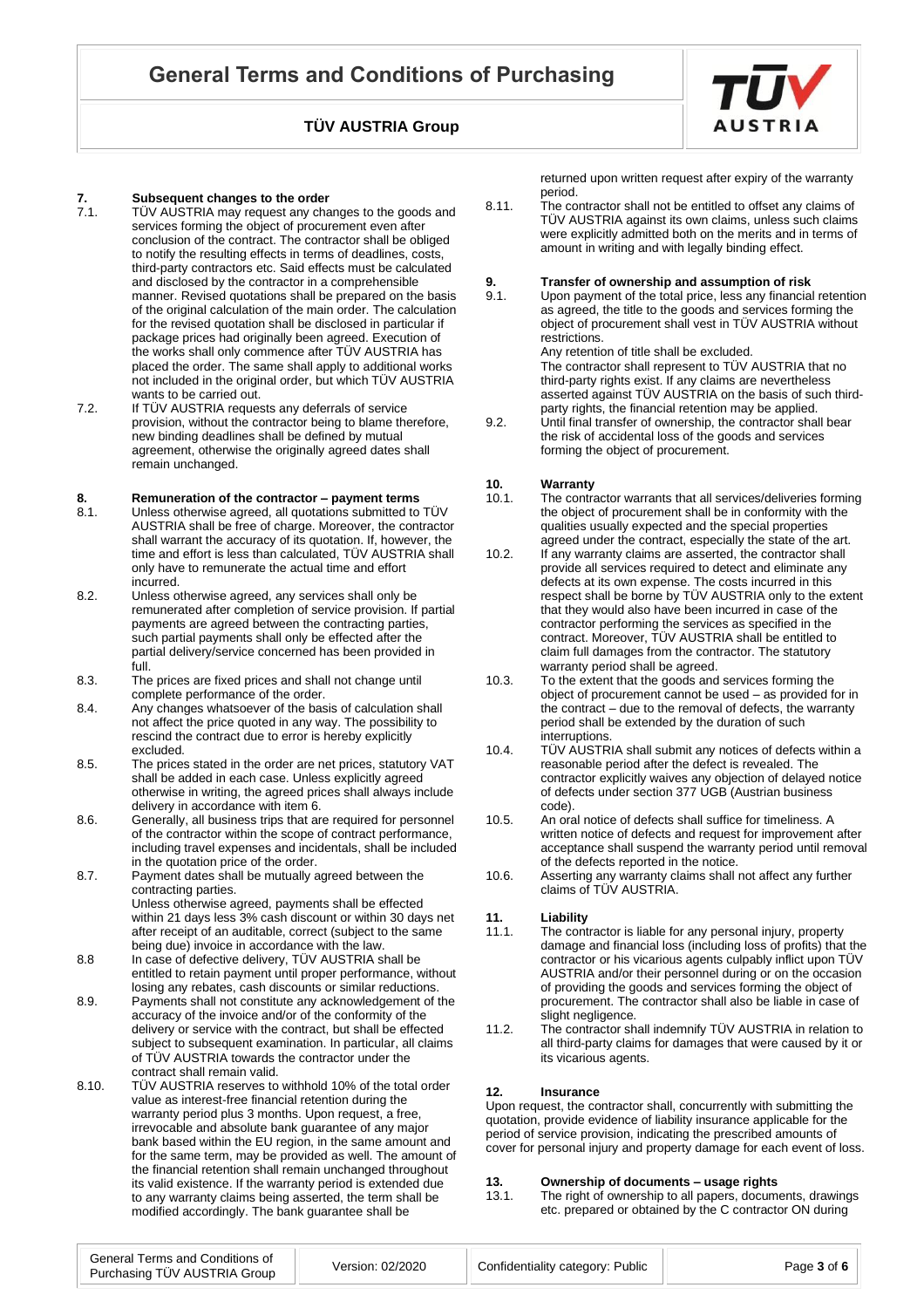performance of the order or this contract ("Documents") shall be due to TÜV AUSTRIA.

- 13.2. TÜV AUSTRIA shall be granted the exclusive right of use transferable to third parties (usufructuary right) to the documents as well as any other proprietary rights in the broadest sense admissible under the law.
- 13.3. The contractor agrees to hand over all order-related documents in its possession, especially technical documents (originals and copies), also in editable electronic form, to TÜV AUSTRIA without delay and without being solicited to do so, after full completion of the contract or upon early termination of the contract.

## **14. Patents – inventions**

- The contractor shall report any inventions created within the scope of its activity for TÜV AUSTRIA to TÜV AUSTRIA without delay, and upon request by TÜV AUSTRIA shall effect all steps for a patent application in favour of TÜV AUSTRIA. TÜV AUSTRIA shall assist the contractor in this respect.
- 14.2. The contractor shall be obliged to provide its services in such a way that they are free from any third-party rights, especially free from any patent rights or industrial property rights. If third-party claims are asserted against TÜV AUSTRIA due to said rights, the contractor shall be obliged to indemnify TÜV AUSTRIA with regard to such claims.
- 14.3. The contractor undertakes to transfer to TÜV AUSTRIA all industrial property rights required to achieve the object of the contract, to the extent that TÜV AUSTRIA does not hold such rights anyway.

## **15. Confidentiality – publications**

- The contractor explicitly agrees to keep confidential all information obtained or received by him and his representatives, advisers or other agents in the course of negotiations and discussions with regard to the conclusion and processing of the contract; to only use them for the purpose of the business relationship between the contractor and TÜV AUSTRIA, and to prevent any disclosure of such information, in any way whatsoever, to third parties.
- 15.2. The following, in particular, shall be considered confidential information:
	- all written documents transmitted (e.g. quotation, schedules, drawings, technical specifications) as well as their contents.
	- all non-written information that is provided to the contractor during negotiations or discussions.

Any confidential information received in that form shall be, for instance, commercial, financial, operational and technical matters, know-how, especially in relation to software and hardware, engineering apps or business intelligence, any sales, marketing, advertising as well as customer strategies and activities.

- 15.3. The contractor explicitly undertakes to ensure that confidential information, to the extent strictly required, shall only be passed on to persons who are subject to professional secrecy and/or upon whom an appropriate non-disclosure obligation was explicitly imposed in writing.
- 15.4. The confidentiality obligation shall survive termination of the business relationship with TÜV AUSTRIA.
- 15.5. Any violation of this confidentiality obligation shall be subject to a contractual penalty (regardless of fault or negligence) in the amount of EUR 30,000.-. TÜV AUSTRIA shall be entitled to assert damages beyond the amount of the contractual penalty. The assertion of any consequential damage shall not be excluded.
- 15.6. Any confidentiality agreements beyond that shall be made separately as required.
- 15.7. Publications of any kind whatsoever (radio, TV, press, trade journals, lectures and the like) shall only be made or permitted by the contractor upon the prior written consent of TÜV AUSTRIA. The same shall apply to the production of photographic representations, graphics and other

representations that are meant to be published. The contractor shall ensure that third-party contractors must also obtain the consent of TÜV AUSTRIA in the abovementioned cases.

- 15.8. The use of the TÜV AUSTRIA logo shall only be admissible based on a separate written agreement.
- 15.9. Any inclusion of TÜV AUSTRIA in the list of references of the contractor, especially on its website or in any advertising material, shall also require the previous written consent of TÜV AUSTRIA.

# **16.** Force majeure<br>**16.1.** The term "force

The term "force majeure" designates events or circumstances the effects of which make it impossible or illegal for the contracting party concerned to meet its obligations in full or in part, provided that such events or circumstances (i) are outside the sphere of influence of the contracting party, (ii) cannot be attributed to the contracting party, and (iii) could not have been foreseen, avoided, overcome or eliminated in full or in part by the contracting party invoking force majeure, even when applying due and reasonable care. This includes, for instance, terrorist attacks, blackouts,

strikes, lockouts, civil war, official or court orders and the like.

- 16.2. If any of the contracting parties intends to not meet its contractual obligations due to force majeure, it shall notify the other contracting party immediately indicating the expected duration of the relevant circumstances. The other contracting party shall not be entitled to any claims due to such failure to perform the contract for the duration of the force majeure event. Rather, the mutual rights and obligations shall be suspended to the extent affected by the force majeure event for the duration of any such failure to perform the contract due to force majeure circumstances. Any payment obligations already incurred shall remain valid and must be settled without delay.
- 16.3. In case of force majeure, the contracting parties shall make every effort to minimise the disadvantages resulting therefrom. In particular, the contracting party concerned shall take all technically and economically reasonable measures to remove the cause or the consequences of the circumstances of force majeure.
- 16.4. Unless otherwise agreed, each contracting party shall bear its own costs, expenses and losses incurred and suffered during the force majeure event and shall be liable for the same.
- 16.5. If it is foreseeable that the circumstances of force majeure and/or their repercussions will continue for more than 4 weeks, the contracting parties shall commence negotiations to find a solution that is acceptable to both parties.

If, however, the circumstances of force majeure and/or their repercussions are expected to continue for more than 8 weeks, the contracting party not affected by force majeure shall have a right of extraordinary termination without being subject to any periods of notice or deadlines.

# **17. Interruption or withdrawal**<br>17.1. TÜV AUSTRIA reserves the

TÜV AUSTRIA reserves the right to demand that any further execution of the order be interrupted.

17.2. If there are important reasons which make it unreasonable to maintain the contractual relationship, the contractual partners have the right to withdraw from the contract.

Such important reasons are in particular:

- a) the loss of the service already rendered;
- b) if the opening of insolvency proceedings against the assets of the other contracting party has been rejected for lack of cost-covering assets or if such insolvency proceedings have been cancelled for lack of cost-covering assets;
- c) if insolvency proceedings have been opened against the assets of the other contracting party and the statutory provisions do not prohibit withdrawal from the contract;

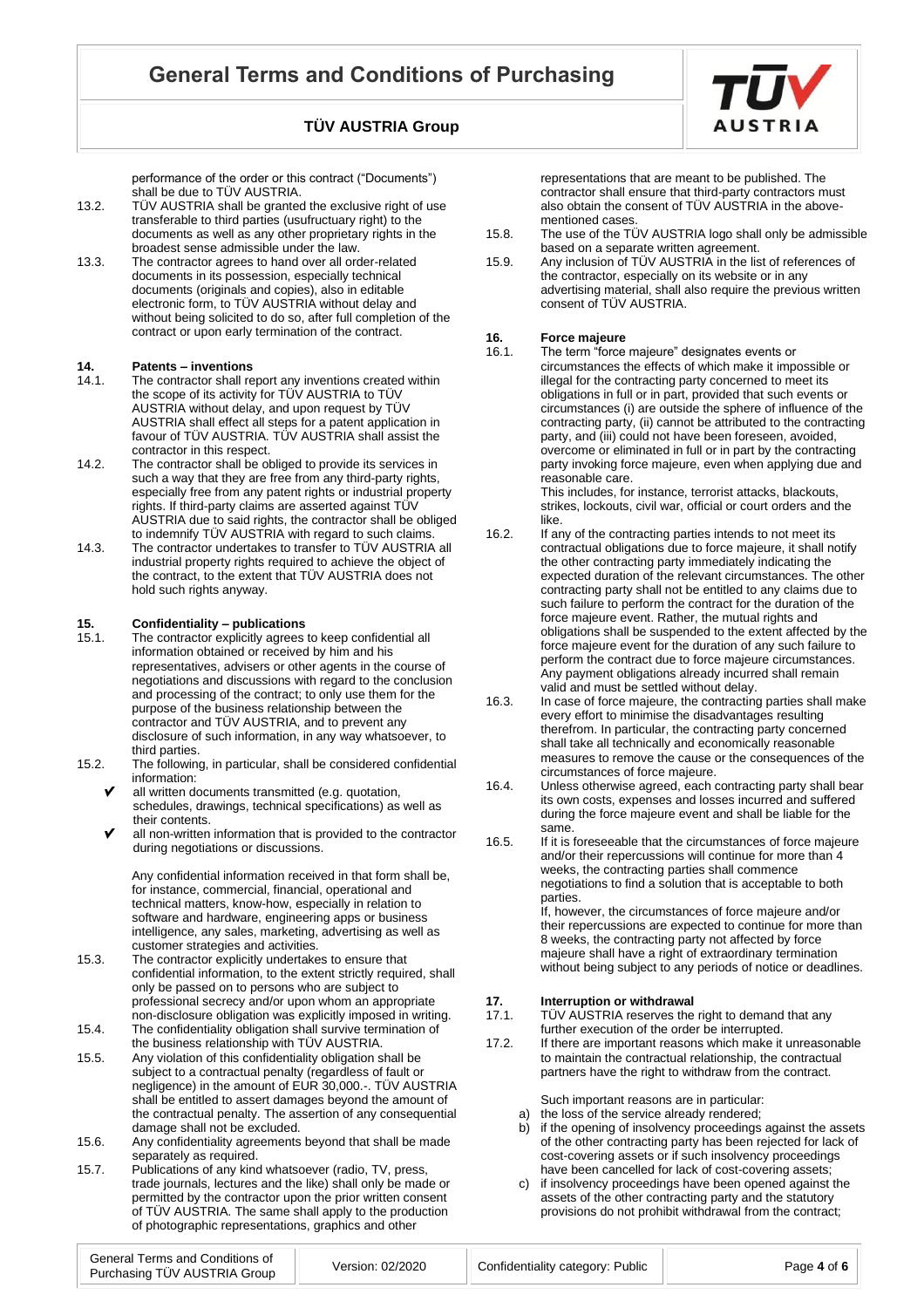- d) if circumstances exist which obviously make the proper fulfilment of the order impossible, insofar as the other contractual partner is responsible for this;
- e) if the other contracting party
	- i. has acted with the intent to cause damage to the contractual partner with fraudulent intent, in particular if disadvantageous agreements have been made with other companies that are contrary to good morals or the principle of competition;
	- ii. directly or indirectly promised or applied advantages contrary to common decency or directly threatened or inflicted disadvantages on organs of the contractual partner which are involved in the conclusion or execution of the contract;
- f) if subcontractors without the approval of TÜV AUSTRIA are used;

The right to withdraw from the contract expires 30 days after the other contractual partner has been informed of the existence of the facts entitling him to withdraw.

- 17.3. In case of interruption or withdrawal, the contractor shall only be entitled to invoice the deliveries or services demonstrably provided up to the time of interruption or withdrawal, with the contractor having to deduct all potential options of exploitation and savings.
- 17.4. When TÜV AUSTRIA has notified the contractor of a mere interruption of the contract, the contractor shall start to provide the outstanding contractual services within 14 days after written notification by TÜV AUSTRIA requesting that the works be continued. However, the contractor may refuse to continue the provision of its services if the interruption has lasted for more than 6 months.

## **18. Code of Conduct**<br>**18.1 ICOV** AUSTRIA is c

- TÜV AUSTRIA is convinced that law-abidance as well as a business policy based on social responsibility, and compliance with ethical principles of conduct are of essential importance and contribute to ensuring the longterm economic success of any company. TÜV AUSTRIA expects its business partners to share these principles of conduct and to support ethical business activities.
- 18.2 Therefore, the contractor agrees to observe the following principles:
	- a) Integrity
		- to act honestly, responsibly and in a spirit of fairness;
		- to exercise business activities in full and unrestricted compliance with the law applicable in each case;
	- b) Avoiding conflicts of interest
		- to make decisions exclusively on the basis of unbiased considerations, disregarding any personal interests;
		- to avoid situations where the contractor's interests are in conflict with the interests of TÜV AUSTRIA;
	- c) Confidentiality and data privacy
		- to use any information that contractor receives from TÜV AUSTRIA exclusively for providing his service to TÜV AUSTRIA, and to protect the same against any unauthorised internal and external use;
		- to keep all information obtained about internal matters and procedures at TÜV AUSTRIA, as well as any other technological and commercial information, strictly confidential, to the extent it was marked as "confidential" in writing or may reasonably be assumed to be confidential information, and to only disclose the same with the written consent of TÜV AUSTRIA;
		- to ensure compliance with applicable laws and regulations whenever personal data and information is collected, stored, processed or transmitted;



- d) Fighting corruption
	- to ensure compliance with the anti-corruption laws applicable in each case;
	- to not be involved in any kind of bribery or corruption;
	- to not assume any costs for entertainment and invitations to events of employees of TÜV AUSTRIA that exceed the customary and legally admissible limits;
- e) Fair business conduct
	- to observe the rules of fair competition; ÿ to comply with applicable and internationally recognised laws and regulations regarding competition;
	- to refrain from exchanging sensitive corporate data that might affect competition in inadmissible ways;
- f) Occupational safety and health
	- to observe all applicable laws regarding occupational safety and health during performance of the services for TÜV AUSTRIA;
	- to take appropriate measures in order to protect the health and safety of employees;
- g) Environmental protection to comply with all applicable provisions relating to
	- the protection of the environment;
	- to use natural resources sparingly; v
- to avoid putting the environment in danger; h) Fair working conditions
	- to respect, protect and advance employees' human rights;
	- V to offer to employees safety in the workplace in line with internationally recognised standards;
	- to observe the legal provisions regarding fair working conditions, including fair pay and reasonable working hours;
	- to support diversity within the company, without tolerating any discrimination;
	- to oppose any form of forced and child labour;
- Subcontractors and third parties to communicate the above-mentioned principles to subcontractors and third parties and to demand
- that they be complied with; 18.3 The contractor is obliged to report any hints regarding violations against this Code of Conduct or any criminal offences committed in the course of service provision to TÜV AUSTRIA that may impact on TÜV AUSTRIA, via the whistleblower system on the website of TÜV AUSTRIA at [www.tuv.at/compliance.](http://www.tuv.at/compliance)
- 18.4 Reports can be made anonymously via the whistleblower system a[t www.tuv.at/compliance.](http://www.tuv.at/compliance) Should any such report not be made anonymously, TÜV AUSTRIA represents that any person who reports a true concern in good faith will not be subject to any repressive measures due to his or her report, unless the report is demonstrably effected in bad faith or the person making the report is involved in the relevant criminal act himself or herself. In that event, the protection of the reporting party cannot be maintained visà-vis the investigative authorities. All reports will be investigated appropriately; suitable measures will be taken wherever a violation is found.
- 18.5. TÜV AUSTRIA reserves to verify compliance with and implementation of the principles of this Code of Conduct within the organisation of the contractor. For this purpose, TÜV AUSTRIA shall consult with the contractor. Should any such verification reveal that this Code of Conduct is not complied with, the contractor shall be under an obligation towards TÜV AUSTRIA to remedy the relevant deficiency without delay.
- 18.6. TÜV AUSTRIA sets great store by cooperating with its business partners in a spirit of fairness. Therefore, in case of only minor infringements of this Code of Conduct of TÜV AUSTRIA, the contractor will generally be given an opportunity to implement suitable corrective measures within a reasonable deadline. In case of serious violations, however, TÜV AUSTRIA reserves the right to initiate appropriate sanctions, such as contractual penalties or